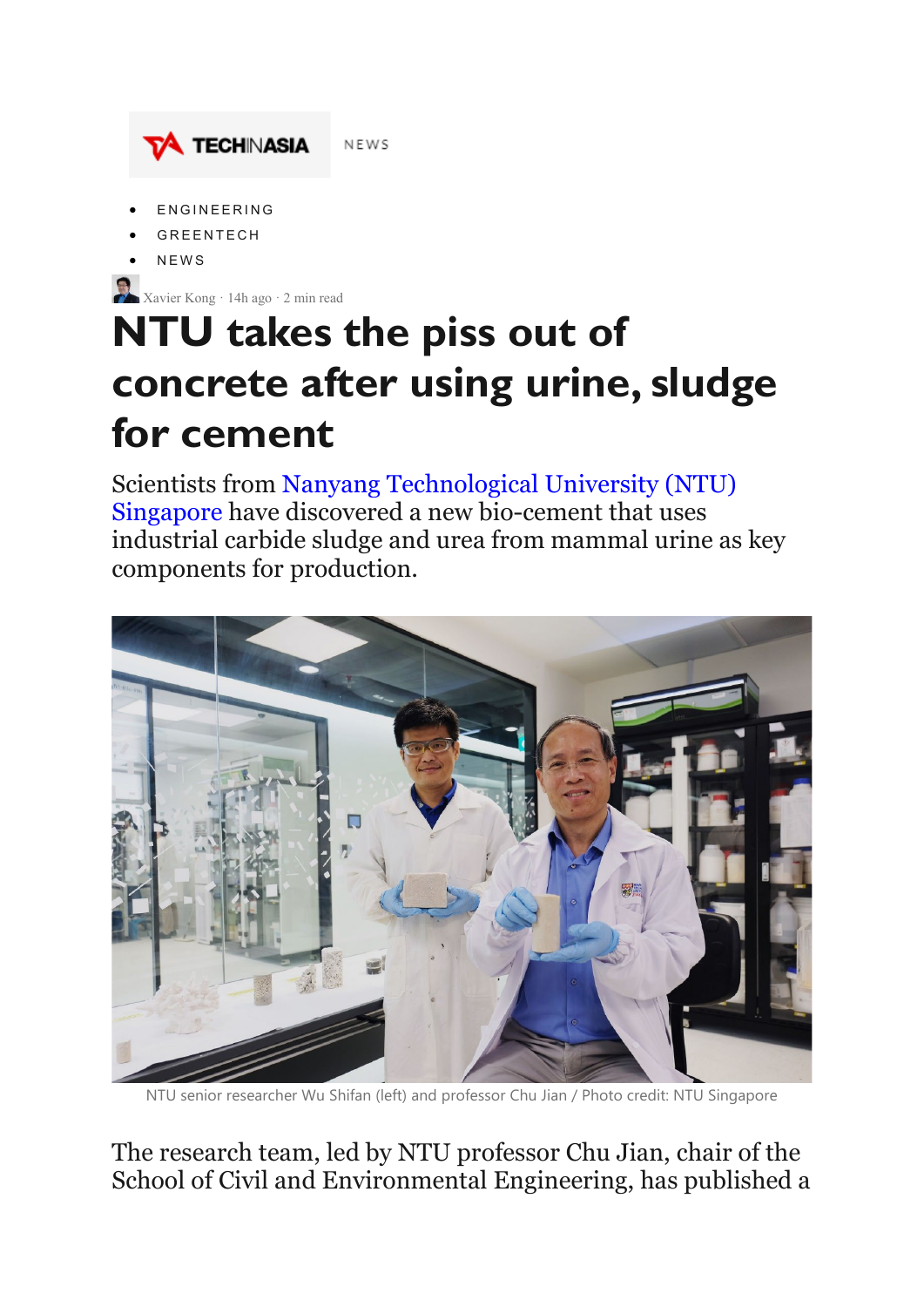proof-of-concept paper saying that the new bio-cement can be a sustainable and cost-effective method for soil improvement. It can also be used as a means of restoring monuments and strengthening shorelines.

"Our research makes bio-cement even more sustainable by using two types of waste material as its raw materials," said Chu. "In the long run, it will not only make it cheaper to manufacture biocement, but also reduce the cost involved for waste disposal."

Bio-cement is a green, renewable, and more sustainable alternative to regular cement that typically uses bacteria to form a hardening reaction that binds soil into a solid block. The new discovery requires less energy and generates fewer carbon emissions than traditional cement production methods.



Before

After In process A Buddha hand repaired using biocement / Photo credit: NTU Singapore

"Limestone is a finite resource – once it's gone, it's gone. The mining of limestone affects our natural environment and ecosystem too," Chu added.